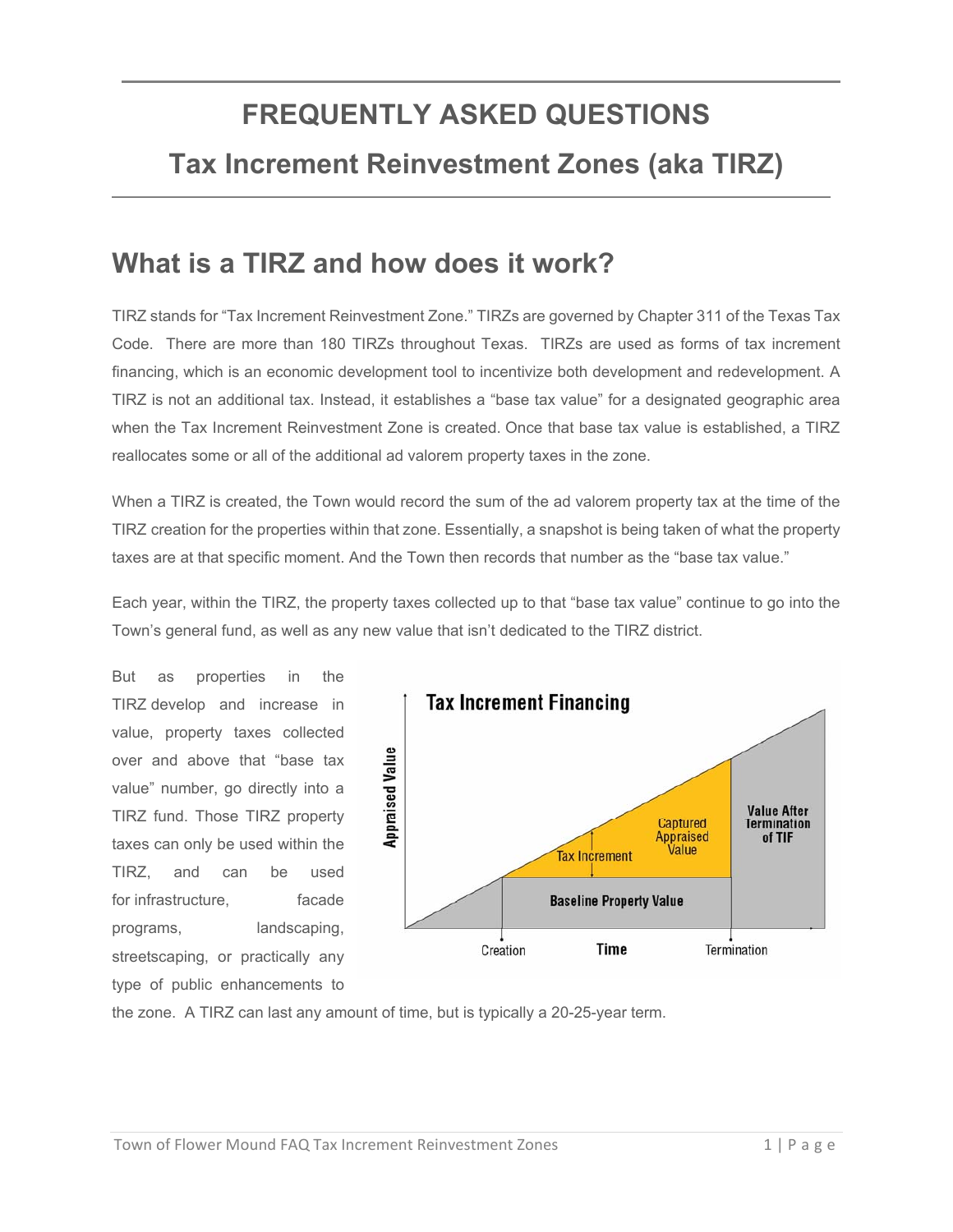## **What does a TIRZ actually do?**

A TIRZ is used to expedite development in an area of the Town that may not otherwise develop in a timely manner, by using property taxes to help pay for the costs. Such as:

- The surrounding properties are keeping it from developing
- The cost to extend infrastructure to that development is so high that a single developer may not be able to take on those costs by themselves
- Location within the municipality that has other circumstances, such as proximity to distressed neighborhoods, presence of unsafe conditions, deterioration of the site, or defective or inadequate street layout

There are other taxes that get generated from new development, such as business personal property, sales tax revenue, and any percentage of uncommitted real property tax revenue– and those taxes don't go into the TIRZ, but they still benefit the Town almost immediately.

## **What specifically can the TIRZ fund?**

The most common use of TIRZ funds is the cost of infrastructure. With many developments, the cost to initially extend infrastructure has been very costly. In some cases, municipalities utilize TIRZ funds to extend that infrastructure, and in some cases the developer extends the infrastructure out of their own pocket, and then is repaid for those costs as their development creates enough increased tax value within the TIRZ.

Permitted "Project Costs" can be paid for by TIRZ funds. "Project Costs" are those items that are listed in the Project Plan as costs of public works, public improvements, programs, or other projects benefitting the zone. Once defined and approved, these are the only items that are eligible to be funded by TIRZ dollars.

Project Costs may include:

- Purchase of land for public infrastructure
- Relocation of public utilities
- Water, wastewater, and drainage systems
- Parks and landscape
- Public roads and buildings
- Façade improvements
- Environmental remediation
- Demolition of existing structures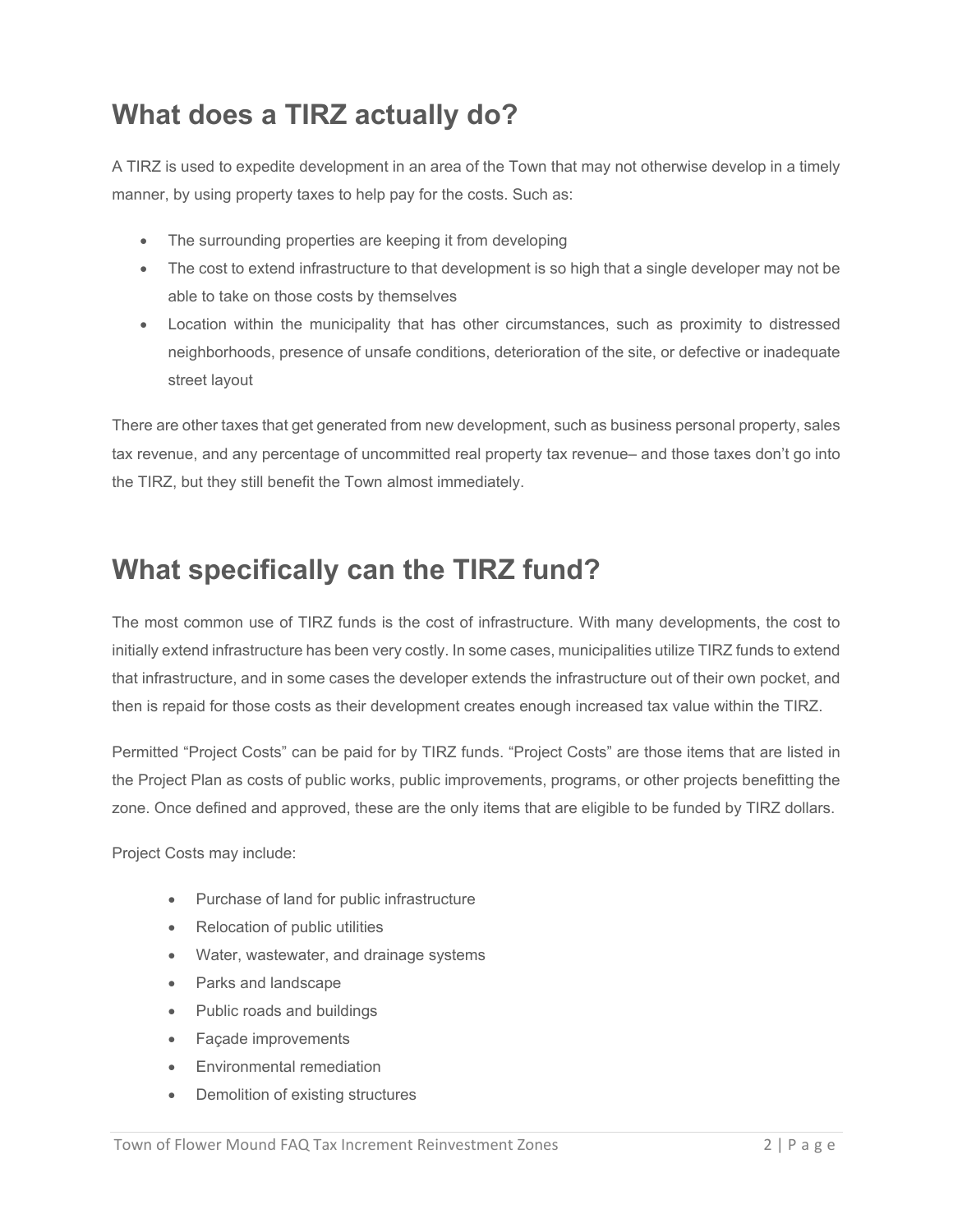- Debt service reserve, capitalized interest, cost of issuance
- Administration fees and marketing
- Operational costs

### **What are the benefits of a TIRZ?**

Benefits of a TIRZ:

- Does not affect revenue currently going to the general fund of the Town which it depends on for provision of existing services
- Does not involve additional or increased taxes on existing or new developments to produce revenues to serve as incentives
- Does not involve forgiveness of taxes
- Creates an opportunity to include other taxing jurisdictions in providing the tax incentives used for new public infrastructure and revitalization efforts
- Captures only taxes on real property (land and buildings)-not business personal property, inventory, sales taxes, and the undedicated portion of real property-leaving those revenues available to support any increase in general budget costs
- It is a commitment for a period of years providing a dependable source of economic development funds which can be allocated to stimulate new development and redevelopment over years
- A TIRZ allows for reinvestment of tax funds in those areas which created the funds
- Expedite development

### **Are there any disadvantages to a TIRZ?**

Disadvantages of a TIRZ:

- Real property taxes, above and beyond your "base tax value" number, go into the TIRZ
- The Town has to pay for support services, such as the police and fire departments, out of its general fund

### **How is a TIRZ created? And what governmental entities can participate?**

A TIRZ can be created in one of two ways.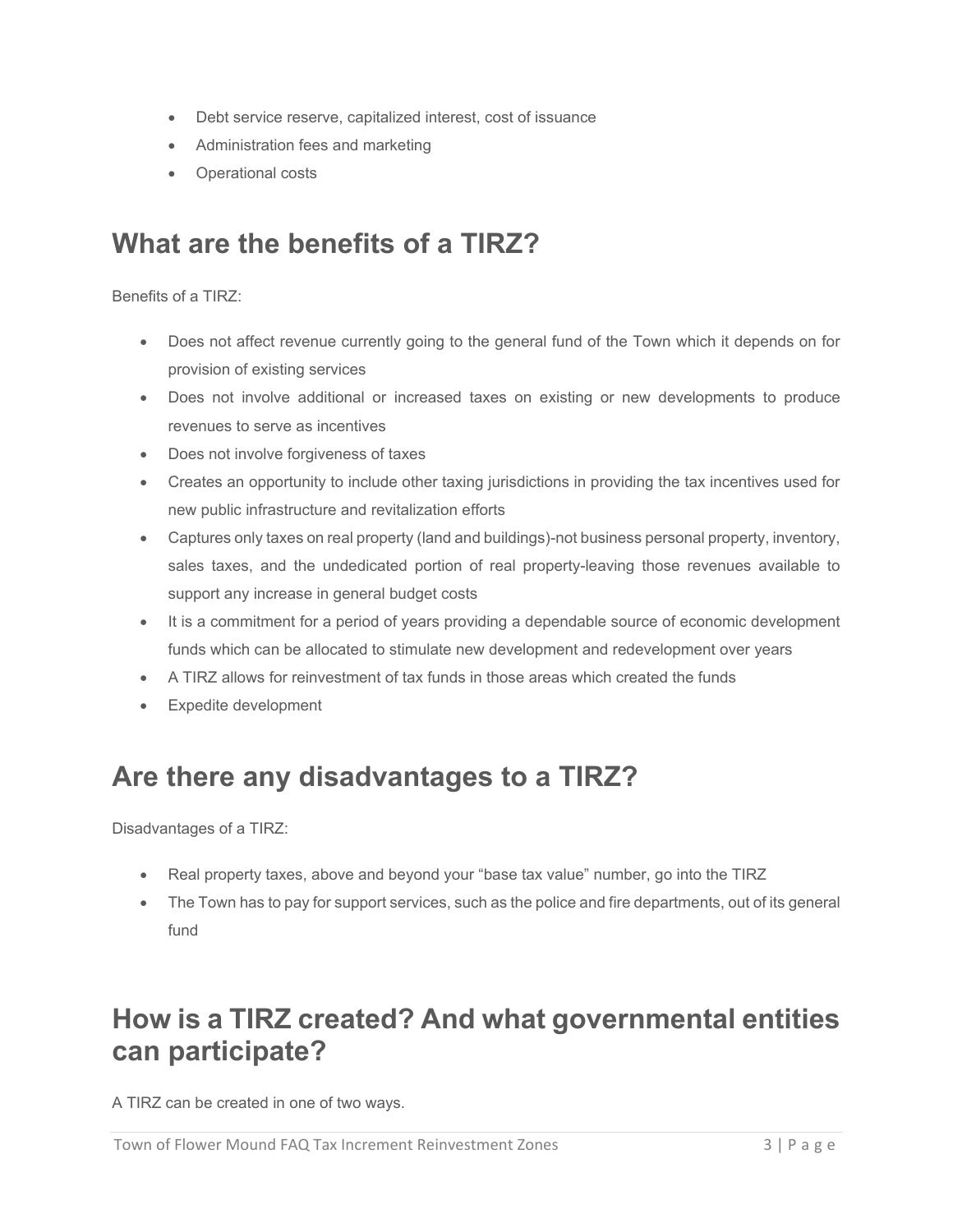- **The first way is at the direction of the Flower Mound Town Council.** The Flower Mound Town Council could direct Town staff to create a Tax Increment Reinvestment Zone, and staff would move forward with the creation of the zone
- **The second way is creation by petition.** To create a TIRZ by petition, you need a threshold of 50 percent of all of the appraised value within the zone. So, the property owners who represent at least half of the appraised value within the area would come to the Town and petition to have the zone created

The various taxing entities that levy taxes on property may choose to participate in the TIRZ, such as the municipality, county, water districts, and/or taxing special districts. In our local area, the municipality and county are typically the primary participants. School Districts typically do not participate.

The actual creation of a **TIRZ is a multi-step process** involving the local municipality and any other participating taxing entities. Below is a brief overview of the steps required to create a TIRZ:

- **Prepare a preliminary financing plan** (showing details how the improvements will be paid for)
- **Hold a public hearing** (and publish notice of such) to gain public input
- **Designate a reinvestment zone** (through adoption of an Ordinance), outlining the zone timeframe, formally establishing the zone, noting certain findings that indicate the zone meets criteria, and creating the TIRZ Board of Directors
- **Prepare a project plan and a financing plan** (Final Plans) to be consistent with preliminary plans and be approved by the TIRZ Board and Town Council
- **Seek approval of other participating taxing units** (County) through public hearing and formal consideration by that taxing unit's governing body
- **Implement TIRZ** (begin implementation of the outlined plan) through the TIRZ Board and Town Council actions
- **Submit an Annual** Report (once the TIRZ is in place, the governing body produces an annual report indicating the status of the zone)

# **How is a TIRZ managed? Who has oversight of these zones?**

Every municipality is a little bit different, but in the Town of Flower Mound, a TIRZ is managed on multiple levels.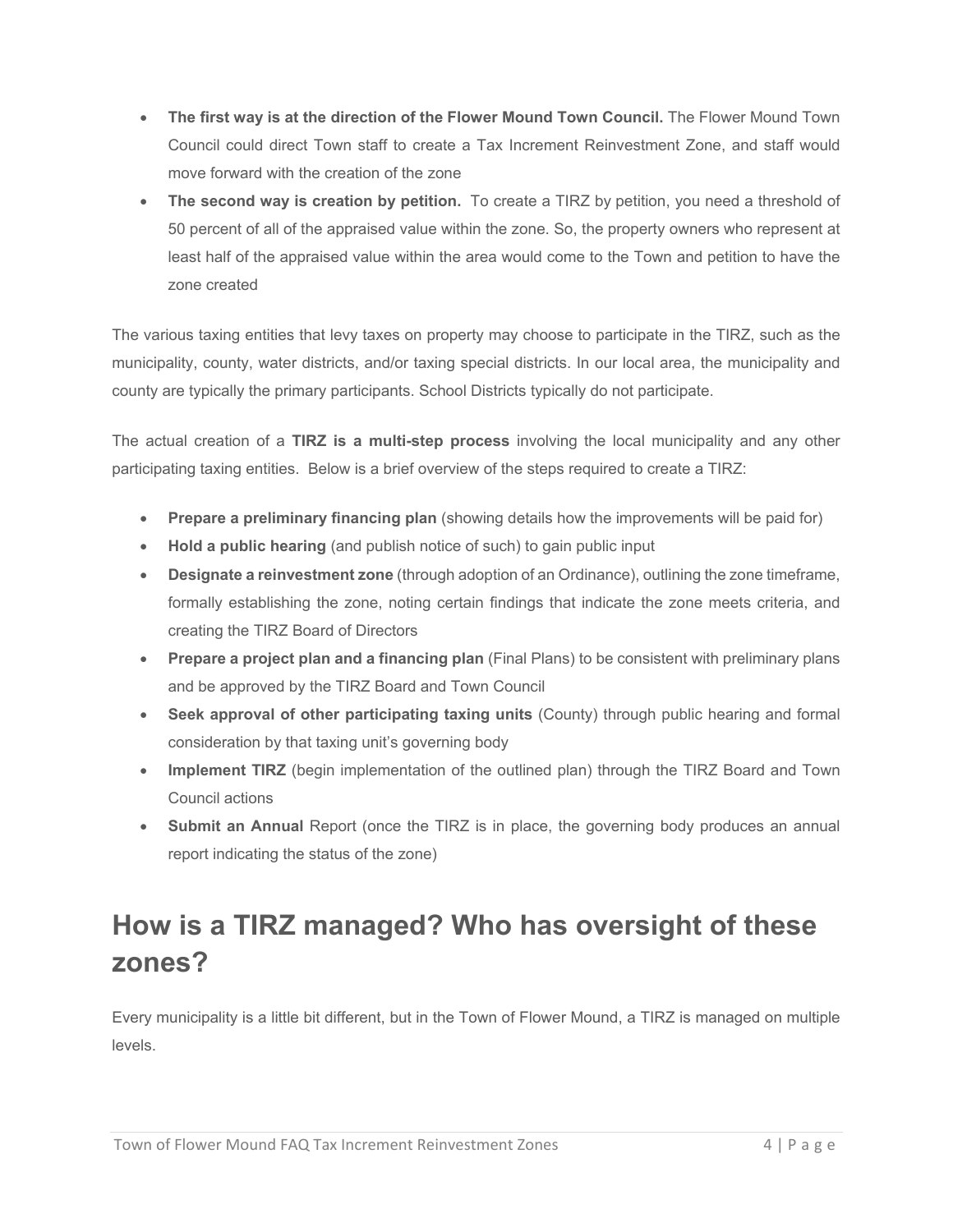- **The most basic level starts with the Town staff.** There are multiple Town officials and employees who manage the Tax Increment Reinvestment Zones for the Town. Staff from Financial Services and Economic Development work within the Town organization on development within the TIRZ
- **Above that is the TIRZ Board or the Tax Increment Reinvestment Board of Directors.** This board serves as a recommending body to the Flower Mound Town Council. If the Town wished to consider creating additional projects within a TIRZ or expanding the zone, then the TIRZ board would be the first body that would review and make a recommendation on those projects, or whatever action is being considered with regard to the TIRZ
- **The final level of oversight is the Flower Mound Town Council.** The TIRZ board does not have any final approval authority. All decisions that are made, or all recommendations that are made by the TIRZ board, go to the Flower Mound Town Council for final approval. Essentially, the Town Council has the last say when it comes to utilizing TIRZ dollars, creating new projects, expanding the zone, etc.

#### **How many people are on a TIRZ board, and how are they appointed?**

A TIRZ board is made up of between five and fifteen members. Each taxing unit which participates in the TIRZ in addition to the municipalities, may appoint a member to the board. Members typically serve staggered two-year terms.

## **How are Project Costs actually paid for?**

Once a TIRZ District is established, it will generate revenue into the TIRZ to begin paying for the established project costs. This revenue stream can be utilized to simply reimburse project costs (either to a private developer or the Town, depending upon who has performed the work) as revenues grow, or debt can be issued against the revenue stream of the TIRZ, or even a combination of both.

The Town of Flower Mound takes a fiscally conservative stance on this matter, with the intention of eliminating any financial risk to the Town. It has been the Town's practice, and it is estimated that this will continue, not to take on any liability for debt, by either not issuing debt until the added value is present to pay the debt or by issuing debt where the Town's role is only the issuer, with no liability. While utilization of bonds has been done with the Town's current TIRZ, it was done to fund specific projects at such time as there was sufficient added value to pay the debt service.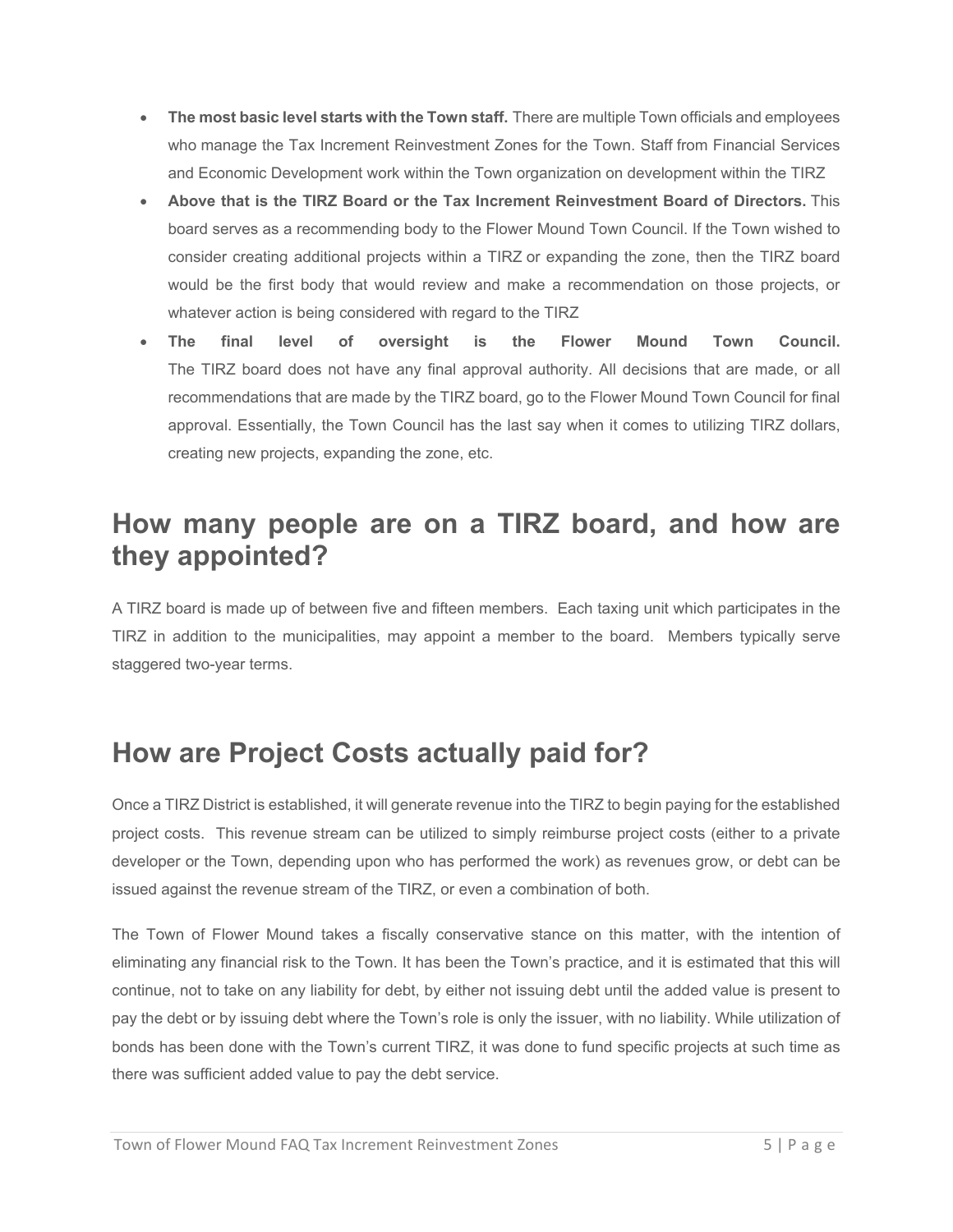## **How many TIRZ Districts currently exist in Flower Mound and where are they?**

The Town of Flower Mound established its one tax increment reinvestment zone (TIRZ #1) in September 2005 to provide funds for public infrastructure within the Town's FM 2499 corridor. The TIRZ consists of approximately 1,465 acres and ad valorem tax revenues collected above the base value established in 2005 go toward funding proposed improvement projects over a 20-year period.

TIRZ #1 Facts:

- Participating entities:
	- o Town (100%) \$0.439000 o Denton County (85%) \$0.202140
		- \$0.641140
- Capital Improvement Items/Approved Project Costs (\$48,700,000):
	- o Streets
	- o Traffic Signals
	- o Water lines
	- o Facilities
	- o Parks
	- o Public Parking Garage
- To date, approximately \$13 million of the estimated \$48.7 million has been expended
- The Town issued bonds in 2017 and 2018 to assist in financing the new Town Hall and Library expansion
- To date, the TIRZ has generated \$734,525,231 in added value (over the base year), far exceeding original estimates
- TIRZ #1 Board consists of five voting members (two appointed by each of the represented County Precincts in the Town and three appointed by the Town), with the Mayor and Town Manager serving as Ex-Officio members